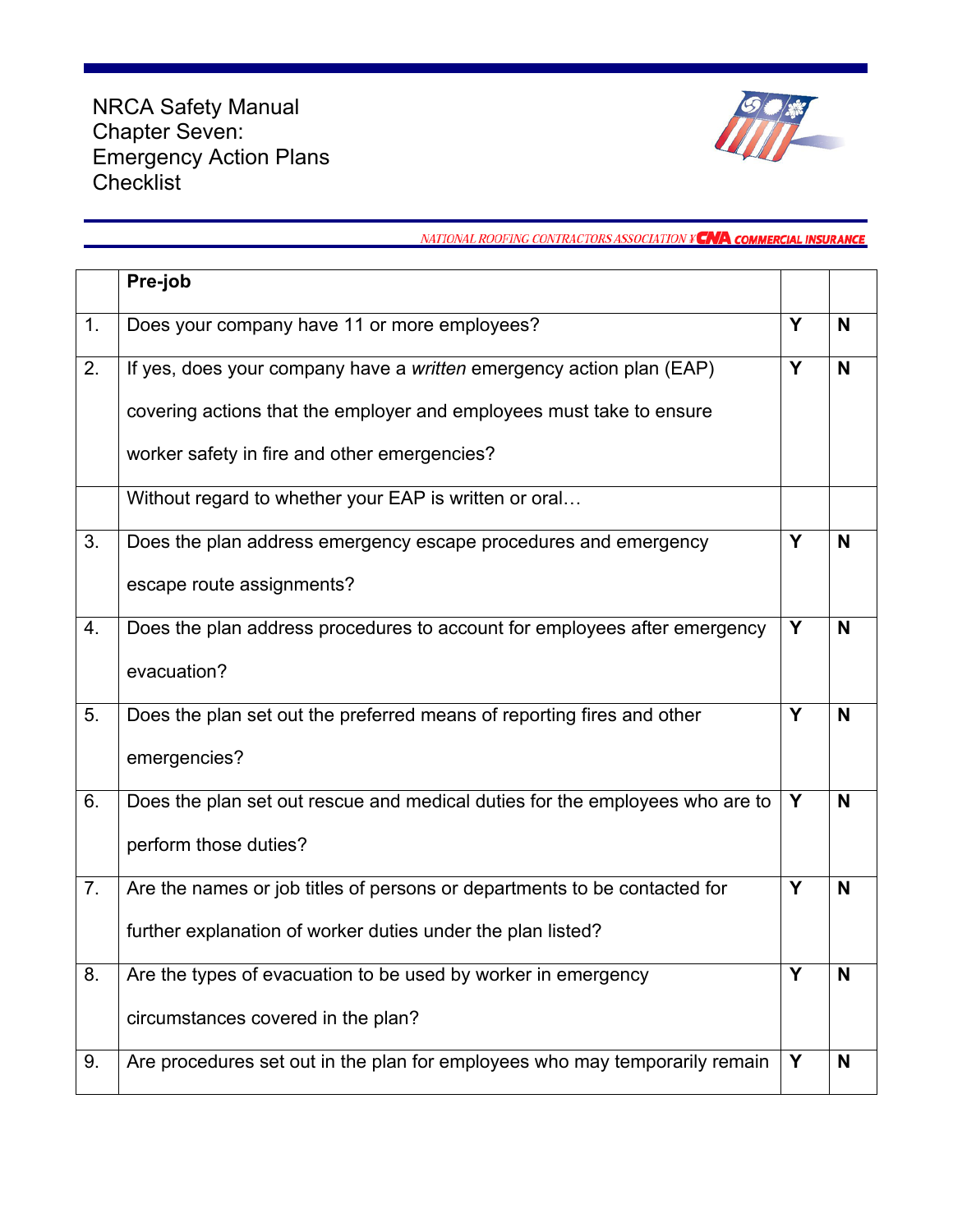|     | on site to shut down critical equipment (for example, shut down procedures     |   |   |
|-----|--------------------------------------------------------------------------------|---|---|
|     | for kettles, torches and propane tanks)?                                       |   |   |
| 10. | Does the employee alarm system provide warning for necessary emergency         | Y | N |
|     | action as called for in the EAP, or for reaction time for safe escape of       |   |   |
|     | employees from the workplace or the immediate work area?                       |   |   |
| 11. | Does the EAP set out procedures for sounding an employee alarm?                | Y | N |
| 12. | Have all plan components been communicated to employees either in written      | Y | N |
|     | form (11 or more employees) or orally (10 or fewer employees) upon initial     |   |   |
|     | plan development, plan change and/or worker-duty change to the project?        |   |   |
| 13. | Have a sufficient number of employees been designated and trained to assist    | Y | N |
|     | in emergency evacuation procedures?                                            |   |   |
|     | Job-in-progress                                                                |   |   |
| 14. | Is the employee alarm capable of being perceived above ambient noise or        | Y | N |
|     | light levels by all employees in the affected portions of the workplace?       |   |   |
| 15. |                                                                                |   |   |
|     | Have the project-specific contacts been detailed and made a part of any        | Y | N |
|     | project-specific safety plan?                                                  |   |   |
| 16. | If more than 10 employees are present at a jobsite, is an alarm system other   | Υ | N |
|     |                                                                                |   |   |
|     | than direct communication in operation (for example, air horns or strobe       |   |   |
|     | lights)?                                                                       |   |   |
| 17. | Is the employee alarm distinctive and recognizable as a signal to evacuate the | Y | N |
|     | work area or to perform actions designated under the emergency action plan?    |   |   |
| 18. | Are employee alarm systems regularly maintained and checked for proper         | Y | N |
|     | function during the course of the project?                                     |   |   |